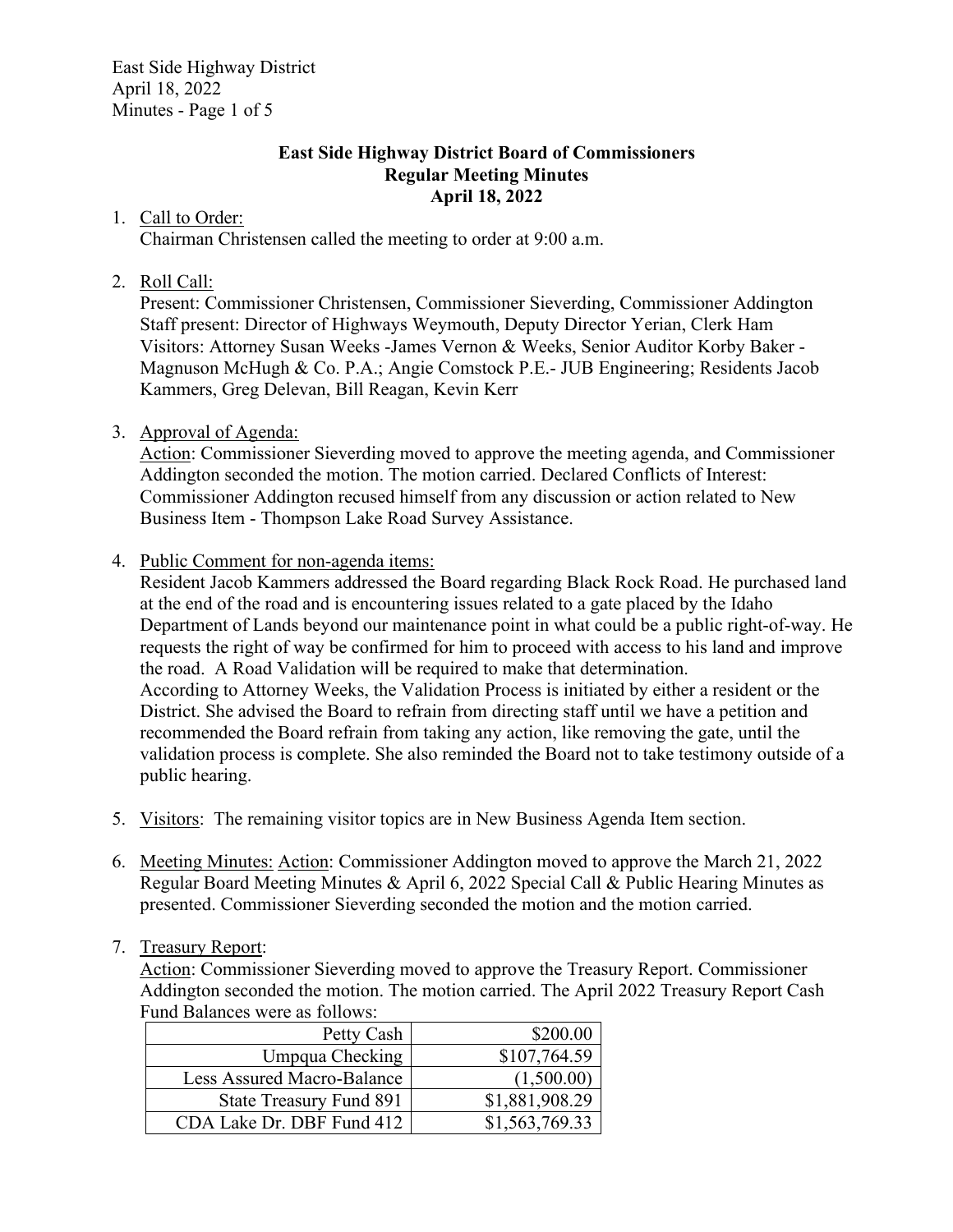| Traffic Mitigation DBF Fund369 | \$244,114.72   |
|--------------------------------|----------------|
| <b>Total Funds</b>             | \$3,796,256.93 |

- 8. New Business: (The order of items was adjusted to accommodate the visitors present)
	- A. Korby Baker, Supervising Senior Auditor with Magnuson McHugh & Company P.A. presented the FY2021 Audited Financial Statement. She highlighted points of interest to the Board and briefly reviewed the Management Discussion and Analysis. Magnuson McHugh & Company reported there were no findings of deficiencies and that the District is in full compliance with the GASB reporting requirements. In response to Commissioner Sieverding's questions about amending the budget, Auditor Baker replied that she was unaware of an Idaho Code that specifies a dollar amount or timeline for opening the budget. In her experience, agencies amend their budget throughout their fiscal year and the "When & Why" is up to the individual agency. We must follow I.C. 40-1326 Notice of Budget Hearing. Auditor Baker thanked the District staff for their efforts and cooperation throughout the audit process. Clerk Ham voiced her appreciation to Ms. Baker's availability for direction during the year, not just the audit season.
	- B. Lamb Road Validation Request: Director Weymouth's Staff Report briefed the Board that Petitioners Bill Reagan & Kevin Kerr are processing the estate of Michael Reagan. Mr. Reagan purchased 200 acres off Lamb Road in the Harrison 320 Property Owners Association about 25 years ago. The Kootenai County map shows Lamb Road runs about 2200' short of where the Property Owners Association boundary starts, and this discrepancy clouds the property title and Association boundaries. Action: Commissioner Sieverding made a motion to schedule the Validation Hearing for June 13, 2022. Commissioner Addington seconded the motion. The motion carried. Action: Commissioner Addington made a motion directing staff to prepare a Staff Report for that hearing; Commissioner Sieverding seconded the motion. The motion carried.
	- C. Executive Session under I.C. 74-206(f) Boothe Park for litigation discussion: At 9:25 a.m. Commissioner Sieverding moved that the Board, under I.C. 74-206, convene into Executive Session to communicate with legal counsel regarding pending litigation. The following roll call vote was taken: Commissioner Addington -yes; Commissioner Sieverding – yes; Commissioner Christensen- yes. Commissioner Addington seconded the motion. The motion carried. The Regular Board Meeting reconvened at 10:15 a.m. Action: Commissioner Sieverding made a motion directing Attorney Weeks to work with Attorney Magnuson on items discussed in Executive Session that pertain to the agreement. Commissioner Addington seconded the motion. With no further discussion, the motion carried.
	- D. JUB Project Status: Engineer Comstock reviewed the project list and noted two action items – both of which are New Business action items.
	- E. KN 22872 Utility Hearing: Engineer Comstock referenced IC40-312(3) and clarified that ITD has a very defined process for Federal Aid Projects and how they manage utilities. She noted that the process is LHTAC approved, and all notice requirements are on file and in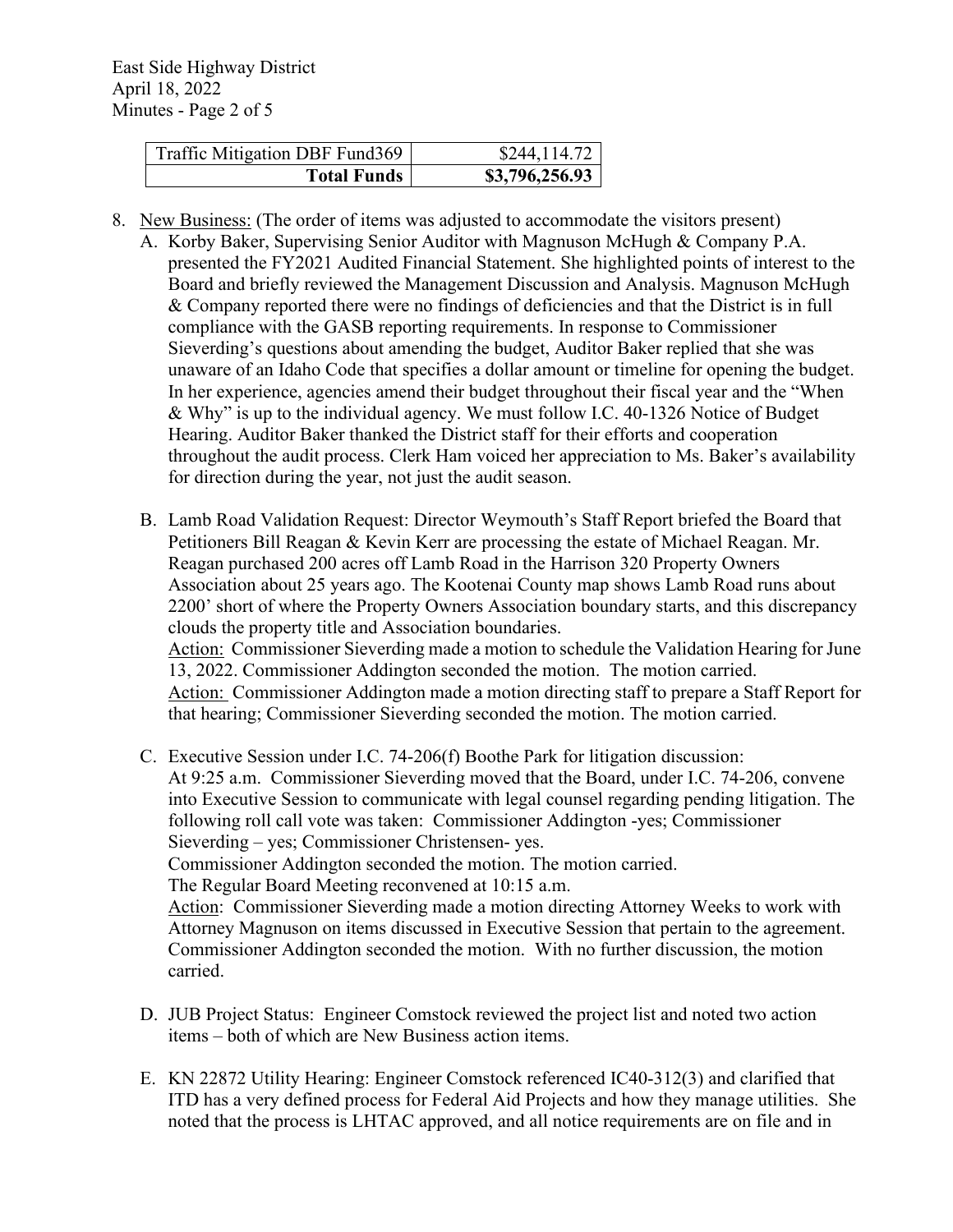East Side Highway District April 18, 2022 Minutes - Page 3 of 5

> compliance with regulations. The process allows utility companies two options (signed waiver vs. hearing). The waiver acknowledges they were notified of the project, agree to relocate their utilities at their costs, and relinquish rights to a hearing, or they can attend the hearing to plead their case to the Board.

Action: At 10:24, Commissioner Sieverding made a motion to open the Public Hearing. Commissioner Addington seconded the motion. The motion carried.

Chairman Christensen read aloud the hearing & project specifications to those present; subsequently, he opened the Public Hearing for public testimony. There being no written opposition received or public comment made, Chairman Christensen closed the public hearing.

Action: Commissioner Addington made the following motion: Based on the testimony provided, I move to require the utility companies to accommodate the project and relocate the utility facilities as required for the Canyon Road and Fernan Lake Road Guardrail project, Key Number 22872. Commissioner Sieverding seconded the motion. The motion carried.

F. Thompson Lake Road Survey Assistance: Commissioner Addington recused himself from the discussion and action. Directory Weymouth said this action is a necessary step in the Thompson Lake Road widening project. The task order will authorize JUB Engineering to obtain the legal descriptions for the new right of way once the widening is complete and the extents can be determined.

Action: Commissioner Sieverding made a motion to authorize the Additional Services Agreement with JUB Engineering. Chairman Christensen vacated the Chair and seconded the motion. The motion carried.

Chairman Christensen called a recess at 10:15 a.m. The meeting reconvened at 10:30 a.m.

- G. Gozzer Flats Condominium Amendment: Directory Weymouth shared that the condo size reconfiguration does not impact the District's infrastructure. Action: Commissioner Addington made a motion to approve CON20-0002 Gozzer Flats Condominium and authorized Director Weymouth to sign the Plat. Commissioner Sieverding seconded the motion. The motion carried.
- H. FY22 Amended Budget Discussion and Hearing Date: Staff requests the Board considers amending the FY 2022 Budget, citing the significant increase in funds expected this fiscal year. HB 772 potentially gives the Highway Districts an additional \$600K this July, the sale of surplus equipment and the broom's insurance money all contribute to the increase. Commissioner Sieverding expressed reluctance to schedule the hearing before the last Monday of September and feels it will cause the staff additional work. In considering the volume of new funds, Director Weymouth voiced that it would be beneficial to have a Board approved specific plan to expend the funds. He added that having the Amended Budget hearing before starting the new budget year process may be helpful. Action: Motion by Commissioner Sieverding to set the Amended Budget Hearing for Monday, June 13, 2022. Commissioner Addington seconded the motion. The motion carried.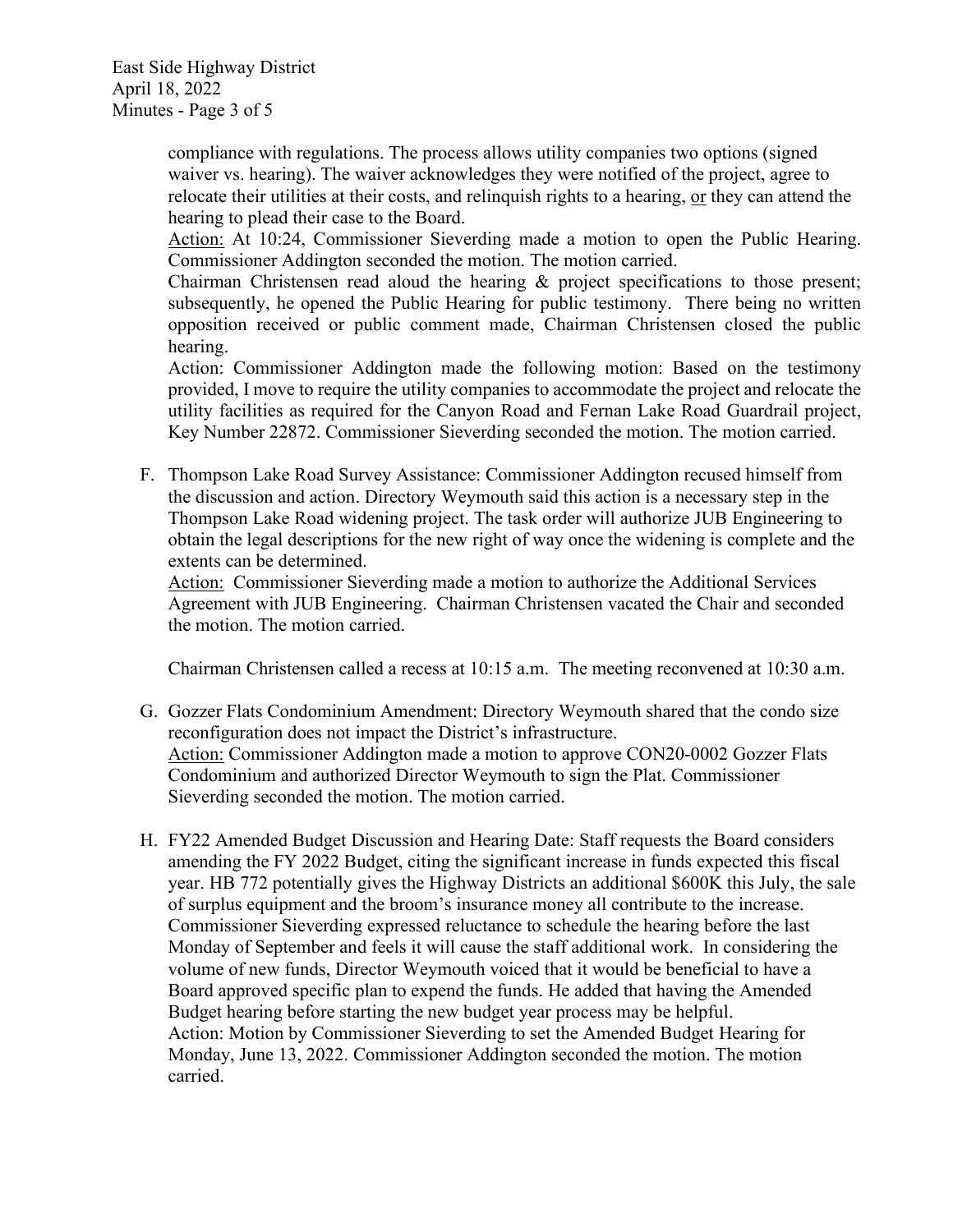9. Old Business List & Meeting Schedule Updates: May 9, 2022 Amended Budget Workshop & Board Meeting; June 13, 2022 Board Meeting and Amended Budget Hearing

# 10. Correspondence: No discussion

#### 11. Staff Reports:

Clerk Ham reported that a meeting with Umpqua Bank Hayden Branch Manager resulted in the change of account status that would alleviate most if not all of the banking fees. Director of Highways Weymouth

- We welcome new crewman Justin Carlton to the Sub-district 1 team.
- The Canyon Road Bridge Feasibility Study is in the close-out stage.
- The Leading Idaho Local Bridge Grant application process is open through 6/8/22 (administered through LHATAC). We will apply for funds to assist for the Canyon Road Bridge and the Springston Bridge. The webinar he attended explained the process; however, many questions don't address bridge removal – which is an option being considered. The application will be completed in-house with peer review by JUB Engineers and/or HDR Engineering before submission. Director Weymouth will provide the Board a status update at the next Board Meeting.
- We had to re-set our "Road Closed" barricades at Springston Bridge. Foreman Christensen anchored them so they can't be moved so easily. He shared that Harrison resident, Mary Mills, is writing an article about the Springston Bridge and its history for the Harrison newspaper.
- Western Federal Lands has developed three concept cost estimates ranging from \$12- \$56M for the Yellowstone Trail Road FLAP grant. They are working on a fourth option.
- The Marmot Trail Road (Phosphorus Reduction Grant Application) is ready for design, and the work will be scheduled this fall at low water stage.
- He is continuing to monitor the status of the River Road culvert grant application through the Restoration Partnership and Idaho Fish & Game. Our contribution could be via in-kind labor and equipment.
- The Coeur d Alene Lake Drive open house on April 13, 2022, was a success. The District's website will post the presentation video and comment form. Director Weymouth, Deputy Yerian, and Foreman Horning met with the City of Coeur d Alene staff regarding the chip seal project planned on CDA Lake Drive this summer. There will be some additional costs for painting all the cross-hatching.

# Deputy Director Yerian

- Crews are busy preparing for the chip seal and overlay season.
- We assisted ITD with a rock slide on the  $4<sup>th</sup>$  of July Pass that resulted in us hauling over 100 truckloads to the Sub District 2 yard. The boulders will be used for rip rap, and the rest for pit run. This opportunity presents an unexpected savings to the District.
- The Foreman completed the equipment reviews and the data is being organized for use in the CIP.
- Weight restrictions are still posted in the Bonanza Ranch area and some of the subdistrict 3 roads.